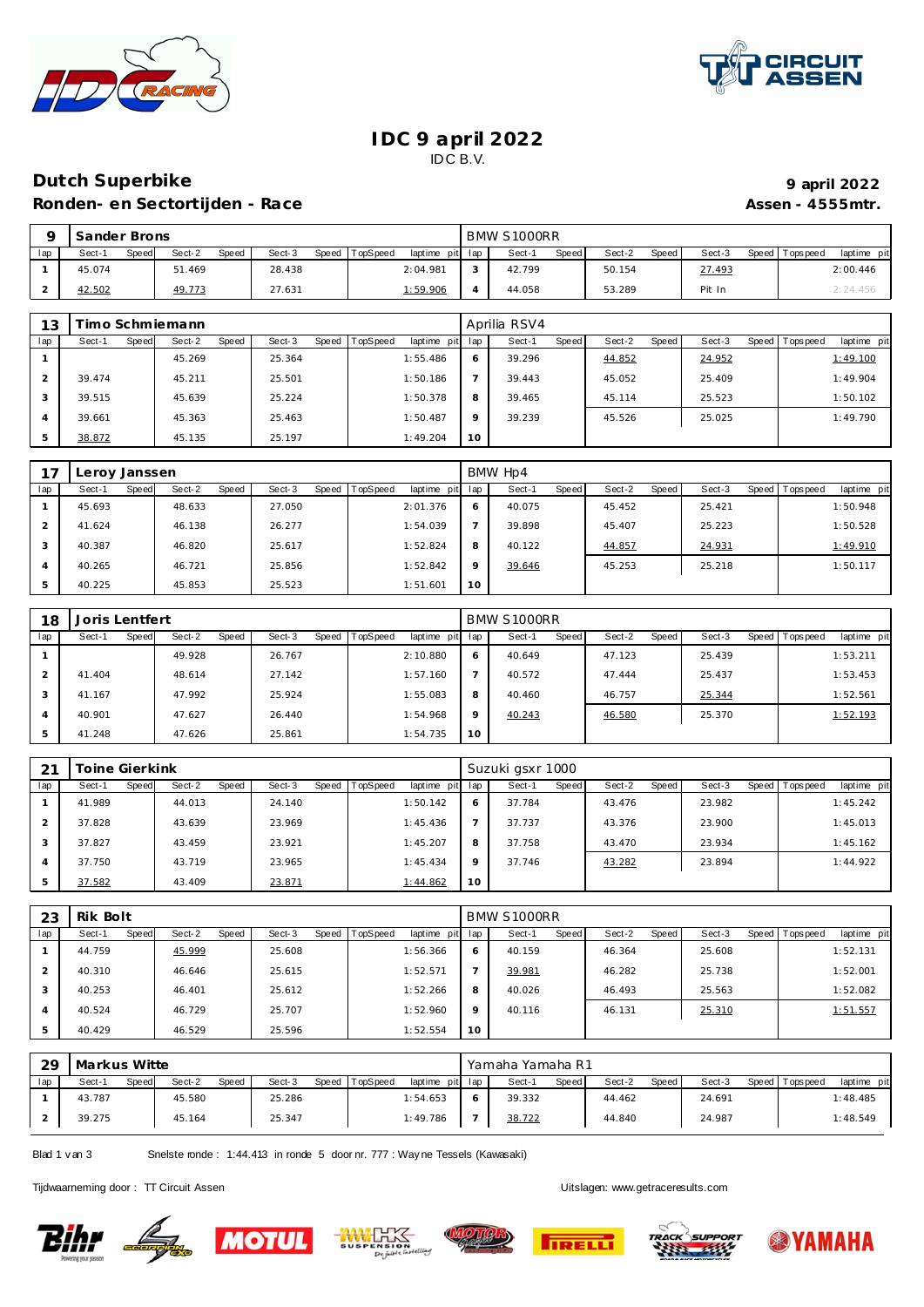



#### **IDC 9 april 2022** IDC B.V.

# **Dutch Superbike 9 april 2022 Ronden- en Sectortijden - Race Assen - 4555mtr. Assen - 4555mtr.**

| 39.508 | 45.309 | 25.233 | 1:50.050 |             | 39.192 | 44.432 | 24.535 | 1:48.159 |
|--------|--------|--------|----------|-------------|--------|--------|--------|----------|
| 39.344 | 44.721 | 25.119 | 1:49.184 |             | 39.171 | 44.382 | 24.823 | 1:48.376 |
| 39.199 | 44.632 | 25.117 | 1:48.948 | $\sim$<br>◡ |        |        |        |          |

| 30  | Leroy Nortan |                 |                 |        |          |                 |         | BMW S1000rr |       |        |       |        |                |             |
|-----|--------------|-----------------|-----------------|--------|----------|-----------------|---------|-------------|-------|--------|-------|--------|----------------|-------------|
| lap | Sect-1       | Sect-2<br>Speed | Sect-3<br>Speed | Speed  | TopSpeed | laptime pit lap |         | Sect-1      | Speed | Sect-2 | Speed | Sect-3 | Speed Topspeed | laptime pit |
|     | 44.874       | 48.694          |                 | 27.054 |          | 2:00.622        | O       | 39.806      |       | 45.844 |       | 25.414 |                | 1:51.064    |
|     | 42.212       | 46.743          |                 | 25.874 |          | 1:54.829        |         | 39.669      |       | 45.642 |       | 25.318 |                | 1:50.629    |
| 3   | 40.476       | 46.823          |                 | 25.440 |          | 1:52.739        | 8       | 39.673      |       | 44.946 |       | 27.250 |                | 1:51.869    |
| 4   | 39.830       | 46.447          |                 | 25.461 |          | 1:51.738        | $\circ$ | 39.678      |       | 44.731 |       | 25.274 |                | 1:49.683    |
| 5   | 40.209       | 46.252          |                 | 25.404 |          | 1:51.865        | 10      |             |       |        |       |        |                |             |

| 50  | Ferry van Rijn |       |        |       |        |       |          |             |         | BMW S1000RR |       |        |       |        |         |           |             |
|-----|----------------|-------|--------|-------|--------|-------|----------|-------------|---------|-------------|-------|--------|-------|--------|---------|-----------|-------------|
| lap | Sect-1         | Speed | Sect-2 | Speed | Sect-3 | Speed | TopSpeed | laptime pit | lap     | Sect-1      | Speed | Sect-2 | Speed | Sect-3 | Speed I | Tops peed | laptime pit |
|     | 44.625         |       | 45.578 |       | 24.719 |       |          | 1:54.922    | 6       | 38.784      |       | 44.587 |       | 24.273 |         |           | 1:47.644    |
|     | 39.460         |       | 45.260 |       | 24.806 |       |          | 1:49.526    |         | 39.047      |       | 45.389 |       | 24.846 |         |           | 1:49.282    |
|     | 39.036         |       | 45.619 |       | 24.712 |       |          | 1:49.367    | 8       | 38.792      |       | 44.527 |       | 24.421 |         |           | 1:47.740    |
|     | 39.398         |       | 45.766 |       | 24.377 |       |          | 1:49.541    | $\circ$ | 39.232      |       | 45.025 |       | 24.467 |         |           | 1:48.724    |
|     | 38.688         |       | 44.836 |       | 24.873 |       |          | 1:48.397    | 10      |             |       |        |       |        |         |           |             |

| 60  | Danny Bakker |       |        |       |        |       |                 |             |         | BMW S1000RR |       |        |       |        |                  |             |
|-----|--------------|-------|--------|-------|--------|-------|-----------------|-------------|---------|-------------|-------|--------|-------|--------|------------------|-------------|
| lap | Sect-1       | Speed | Sect-2 | Speed | Sect-3 | Speed | <b>TopSpeed</b> | laptime pit | lap     | Sect-1      | Speed | Sect-2 | Speed | Sect-3 | Speed   Topspeed | laptime pit |
|     | 46.823       |       | 50.003 |       | 27.947 |       |                 | 2:04.773    | O       | 41.232      |       | 47.782 |       | 26.566 |                  | 1:55.580    |
|     | 42.560       |       | 49.735 |       | 27.217 |       |                 | 1:59.512    |         | 41.076      |       | 47.891 |       | 26.694 |                  | 1:55.661    |
|     | 42.944       |       | 49.580 |       | 27.517 |       |                 | 2:00.041    | 8       | 41.275      |       | 47.665 |       | 26.679 |                  | 1:55.619    |
|     | 42.421       |       | 47.824 |       | 26.858 |       |                 | 1:57.103    | $\circ$ | 41.455      |       | 47.770 |       | 26.656 |                  | 1:55.881    |
|     | 41.562       |       | 47.730 |       | 26.395 |       |                 | 1:55.687    | 10      |             |       |        |       |        |                  |             |

|     | Collin Nuilens |       |        |       |        |       |          |                 | BMW S1000RR |       |        |       |        |                   |             |
|-----|----------------|-------|--------|-------|--------|-------|----------|-----------------|-------------|-------|--------|-------|--------|-------------------|-------------|
| lap | Sect-1         | Speed | Sect-2 | Speed | Sect-3 | Speed | TopSpeed | laptime pit lap | Sect-       | Speed | Sect-2 | Speed | Sect-3 | Speed   Tops peed | laptime pit |
|     | 49.015         |       | 57.338 |       | 31.824 |       |          | 2:18.17         |             |       |        |       |        |                   |             |

| 73  | Kees Boekel |       |        |       |        |       |                 |             |         | <b>BMW S1000-RR</b> |       |        |         |        |                   |             |
|-----|-------------|-------|--------|-------|--------|-------|-----------------|-------------|---------|---------------------|-------|--------|---------|--------|-------------------|-------------|
| lap | Sect-1      | Speed | Sect-2 | Speed | Sect-3 | Speed | <b>TopSpeed</b> | laptime pit | lap     | Sect-1              | Speed | Sect-2 | Speed ' | Sect-3 | Speed   Tops peed | laptime pit |
|     | 45.266      |       | 49.640 |       | 27.020 |       |                 | 2:01.926    | 6       | 40.906              |       | 47.475 |         | 25.981 |                   | 1:54.362    |
|     | 42.710      |       | 49.811 |       | 27.212 |       |                 | 1:59.733    |         | 40.688              |       | 47.209 |         | 25.850 |                   | 1:53.747    |
| 3   | 42.169      |       | 48.682 |       | 26.739 |       |                 | 1:57.590    | 8       | 40.808              |       | 46.978 |         | 25.836 |                   | 1:53.622    |
|     | 41.648      |       | 48.157 |       | 26.648 |       |                 | 1:56.453    | $\circ$ | 40.494              |       | 46.952 |         | 26.428 |                   | 1:53.874    |
| 5   | 41.162      |       | 47.750 |       | 26.234 |       |                 | 1:55.146    | 10      |                     |       |        |         |        |                   |             |

| $\overline{\phantom{a}}$ | Johnny Kolk |       |        |       |        |                |                 | Yamaha R1 |       |        |       |        |                   |             |
|--------------------------|-------------|-------|--------|-------|--------|----------------|-----------------|-----------|-------|--------|-------|--------|-------------------|-------------|
| lap                      | Sect-'      | Speed | Sect-2 | Speed | Sect-3 | Speed TopSpeed | laptime pit lap | Sect-1    | Speed | Sect-2 | Speed | Sect-3 | Speed   Tops peed | laptime pit |
|                          | Pit Out     |       | 46.242 |       | 25.798 |                | 1:50.451        |           |       |        |       |        |                   |             |

| 79  | Alexander Klaassen |       |        |       |        |       |                 |                 | Kawasaki ZX10R |       |        |       |        |       |            |             |
|-----|--------------------|-------|--------|-------|--------|-------|-----------------|-----------------|----------------|-------|--------|-------|--------|-------|------------|-------------|
| lap | Sect-1             | Speed | Sect-2 | Speed | Sect-3 | Speed | <b>TopSpeed</b> | laptime pit lap | Sect-1         | Speed | Sect-2 | Speed | Sect-3 | Speed | Tops pee d | laptime pit |
|     | 44.300             |       | 46.986 |       | 25.295 |       |                 | 1:56.581        | 39.776         |       | 45.459 |       | 25.365 |       |            | 1:50.600    |
|     | 39.947             |       | 45.894 |       | 25.003 |       |                 | 1:50.844        | 39.883         |       | 45.415 |       | 25.178 |       |            | 1:50.476    |
|     | 40.034             |       | 45.844 |       | 25.547 |       |                 | 1:51.425        | 39.547         |       | 45.323 |       | 25.265 |       |            | 1:50.135    |

Blad 2 v an 3 Snelste ronde : 1:44.413 in ronde 5 door nr. 777 : Way ne Tessels (Kawasaki)

Tijdwaarneming door : TT Circuit Assen enter the state of the state of the Uitslagen:<www.getraceresults.com>

**Bihr Lage**